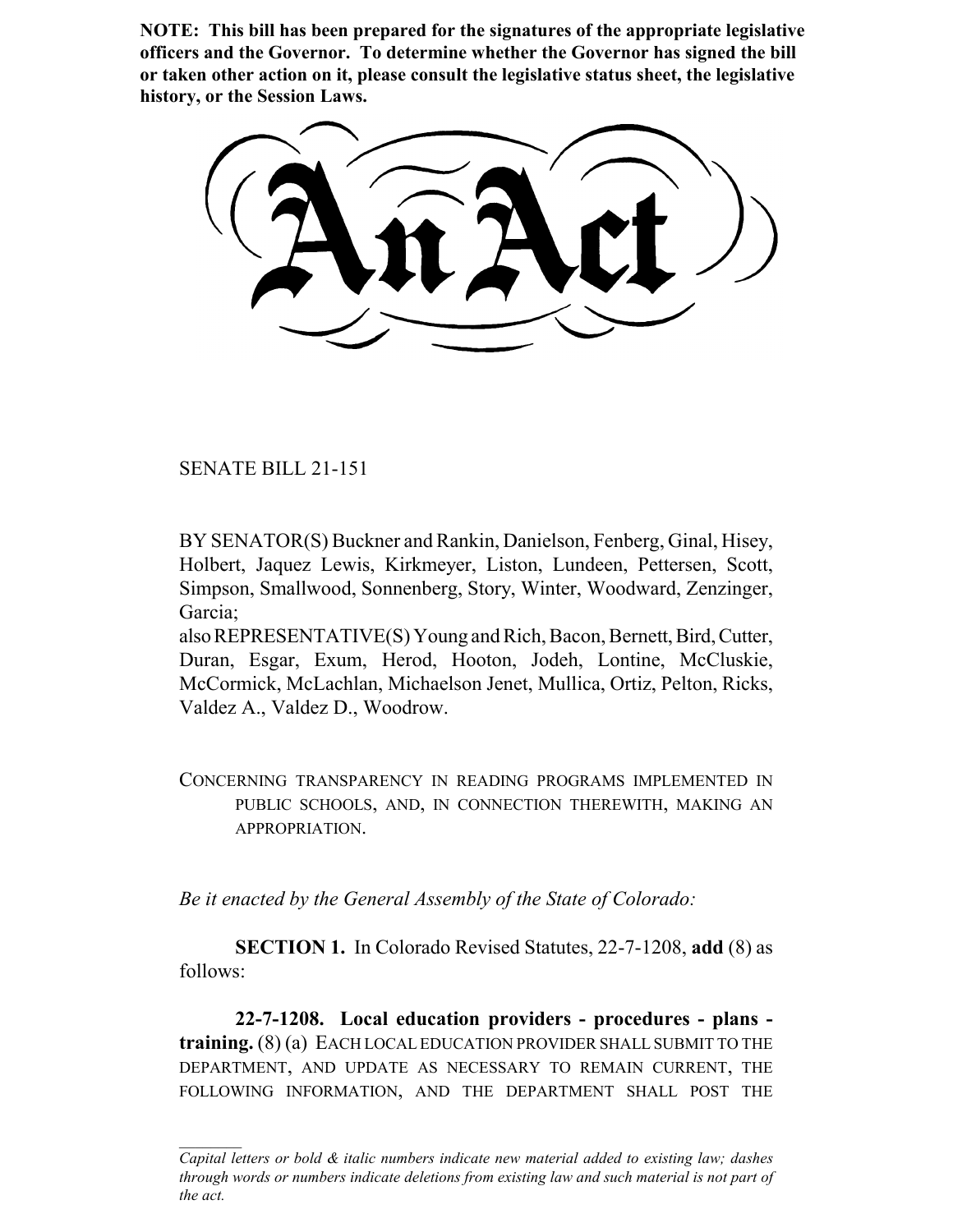INFORMATION ON THE DEPARTMENT'S WEBSITE, AS PROVIDED IN SECTION 22-7-1209 (9):

(I) THE CORE AND SUPPLEMENTAL READING CURRICULUM, AS DESCRIBED IN SUBSECTION  $(5)(a)(I)$  OF THIS SECTION, OR A DETAILED DESCRIPTION OF THE READING CURRICULUM, BY GRADE, USED AT EACH OF THE SCHOOLS OPERATED BY THE LOCAL EDUCATION PROVIDER;

(II) THE TARGETED, EVIDENCE-BASED OR SCIENTIFICALLY BASED CORE AND SUPPLEMENTAL READING INSTRUCTIONAL PROGRAMS AND INTERVENTION READING INSTRUCTION, SERVICES, AND OTHER SUPPORTS, AS DESCRIBED IN SUBSECTION  $(5)(a)(II)$  OF THIS SECTION, OR A DETAILED DESCRIPTION OF THE PROGRAMS, SERVICES, AND OTHER SUPPORTS, PROVIDED BY EACH OF THE SCHOOLS OPERATED BY THE LOCAL EDUCATION PROVIDER; AND

(III) THE INFORMATION REQUIRED TO BE PROVIDED TO THE DEPARTMENT BY A LOCAL EDUCATION PROVIDER PURSUANT TO SECTION 22-7-1210.5 (2) PRIOR TO RECEIVING PER-PUPIL INTERVENTION MONEY, AS WELL AS THE NUMBER OF STUDENTS ENROLLED BY THE LOCAL EDUCATION PROVIDER WHO ARE NO LONGER IDENTIFIED AS HAVING A SIGNIFICANT READING DEFICIENCY; EXCEPT THAT THE DEPARTMENT IS NOT REQUIRED TO POST ON THE WEBSITE THE NUMBER OF STUDENTS WHO ARE NO LONGER IDENTIFIED AS HAVING A SIGNIFICANT READING DEFICIENCY IF THE NUMBER OF THOSE STUDENTS AS SUBMITTED BY A LOCAL EDUCATION PROVIDER IS SMALLER THAN THE MINIMUM NUMBER OF STUDENTS NECESSARY TO PROTECT STUDENT PRIVACY, AS DETERMINED BY THE DEPARTMENT.

(b) EACH LOCAL EDUCATION PROVIDER SHALL INCLUDE ON ITS WEBSITE A LINK TO THE PAGE ON WHICH THE MATERIALS DESCRIBED IN SUBSECTION (8)(a) OF THIS SECTION ARE POSTED ON THE DEPARTMENT'S WEBSITE. THE LINK MUST BE EASILY IDENTIFIABLE IN A LOCATION ON THE LOCAL EDUCATION PROVIDER'S WEBSITE THAT IS IDENTIFIED AS RELATING TO STUDENT LITERACY OR THE "COLORADO READ ACT". THE LOCAL EDUCATION PROVIDER SHALL ALSO ENSURE THAT EACH SCHOOL-LEVEL WEBSITE FOR A SCHOOL OPERATED BY THE LOCAL EDUCATION PROVIDER INCLUDES THE LINK TO THE INFORMATION ON THE DEPARTMENT'S WEBSITE.

**SECTION 2.** In Colorado Revised Statutes, 22-7-1209, **add** (9) as follows:

## PAGE 2-SENATE BILL 21-151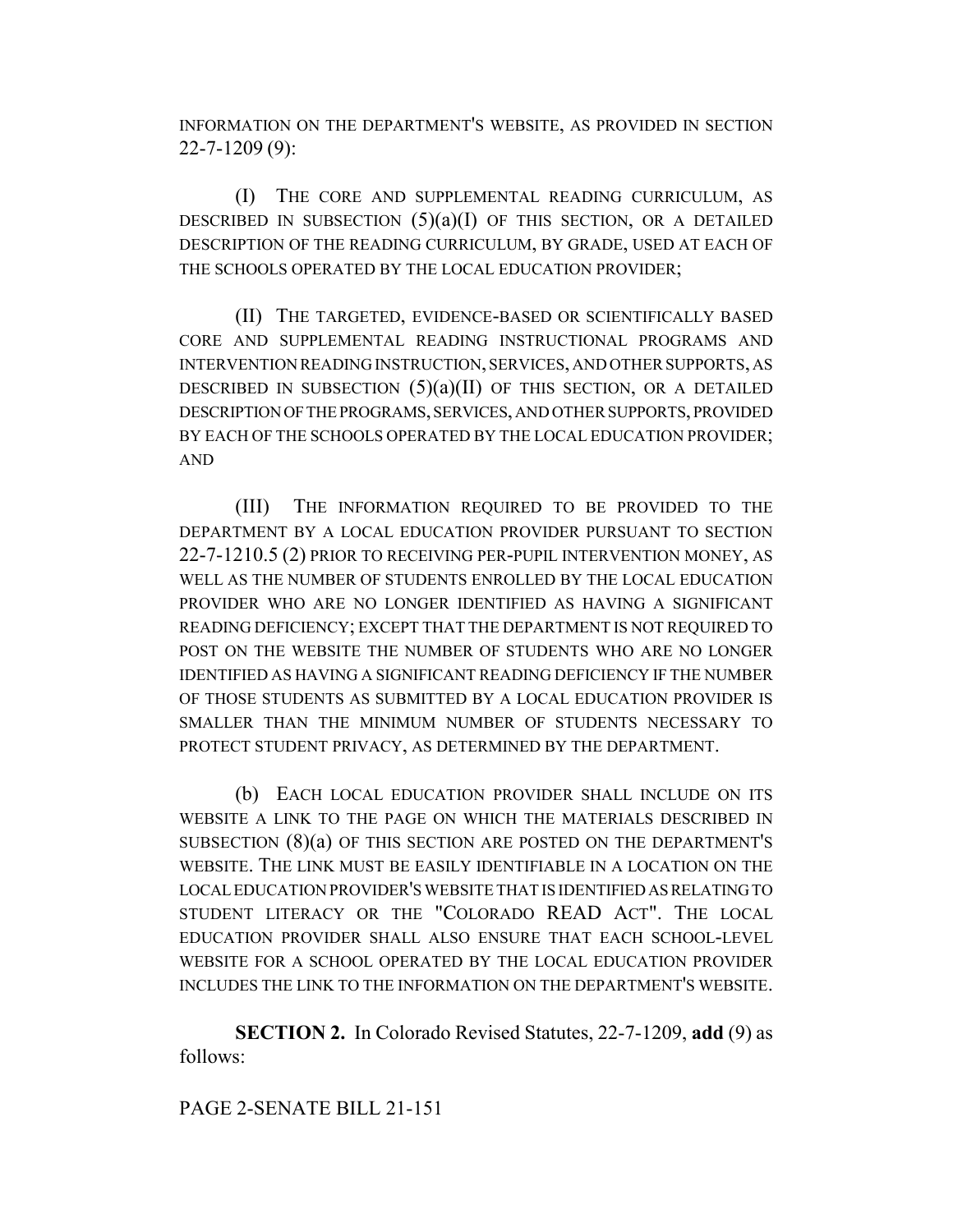**22-7-1209. State board - rules - department - duties.** (9) THE DEPARTMENT SHALL POST ON ITS WEBSITE THE INFORMATION SUBMITTED BY LOCAL EDUCATION PROVIDERS PURSUANT TO SECTION 22-7-1208 (8). THE DEPARTMENT SHALL ENSURE THAT THE INFORMATION IS POSTED IN A USER-FRIENDLY FORMAT AND IN A LOCATION ON THE WEBSITE EASILY IDENTIFIED AS RELATING TO STUDENT LITERACY OR THE "COLORADO READ ACT". THE DEPARTMENT SHALL NOTIFY THE LOCAL EDUCATION PROVIDERS OF THE SPECIFIC INTERNET ADDRESS FOR THE PAGE ON WHICH THE INFORMATION IS POSTED AND SHALL UPDATE THE INFORMATION IN A TIMELY MANNER AS IT RECEIVES UPDATES FROM THE LOCAL EDUCATION PROVIDERS.

**SECTION 3. Appropriation.** For the 2021-22 state fiscal year, \$91,944 is appropriated to the department of education. This appropriation is from the early literacy fund created in section 22-7-1210 (1), C.R.S., and is based on an assumption that the department will require an additional 0.3 FTE. To implement this act, the department may use this appropriation for early literacy program administration and technical support.

**SECTION 4. Safety clause.** The general assembly hereby finds, determines, and declares that this act is necessary for the immediate